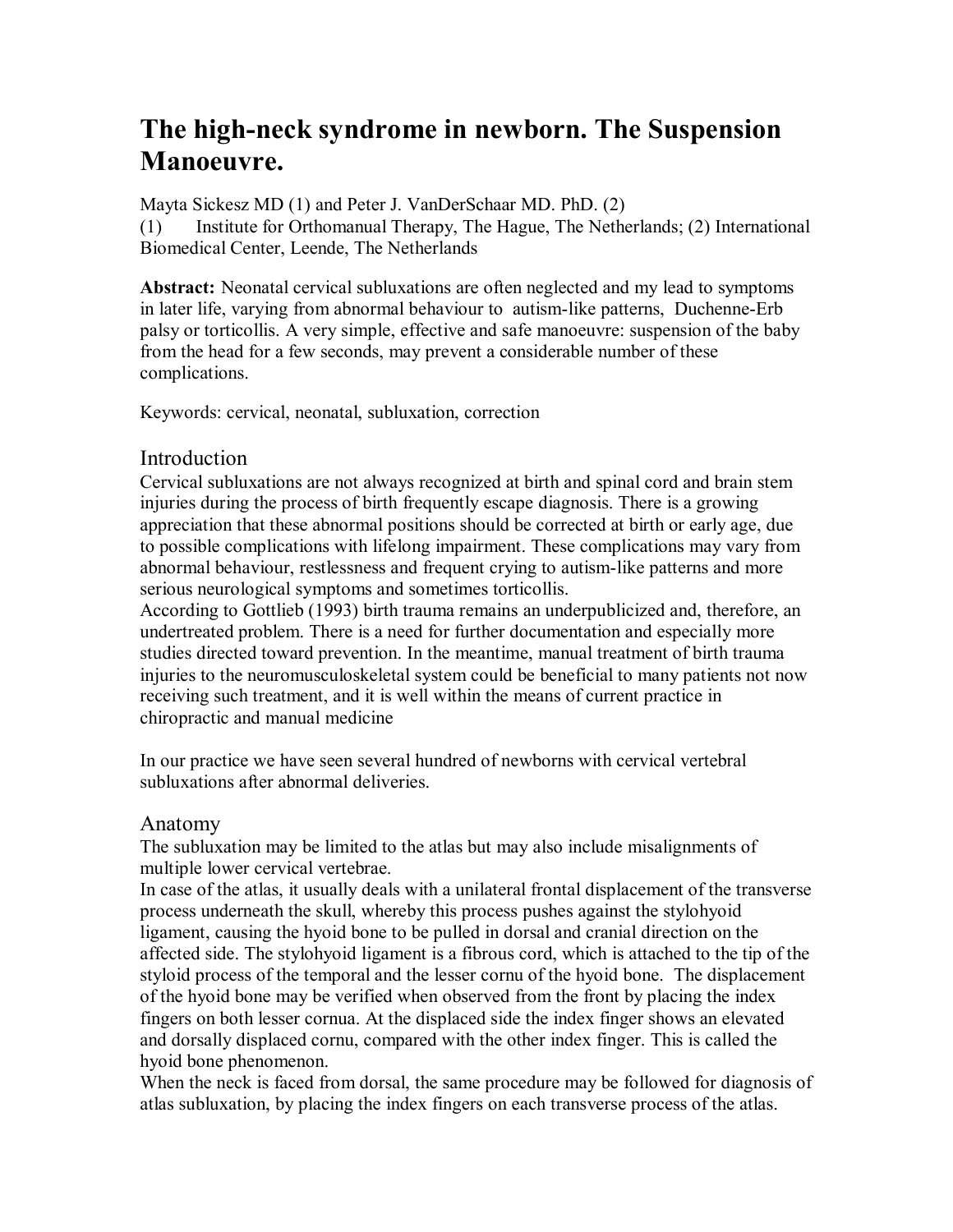(Sickesz et al, 2004) just dorsally and underneath of the petrous bone. The result of the atlas subluxation is that translation between the skull and C1 is no longer possible. If only C1 is subluxated, the consequences may be minor and restricted to some introvert behaviour later, but occasionally the clinical picture may include frequent crying, problems with nursing, lowered resistance to infections, especially to ear-, nose-, and throat infections due to pressure of the transverse process on the Eustachian tube, insomnia, cranial bone asymmetry and neck hypersensitivity.

Occasionally bilateral luxation of the atlas may occur. These babies may show epileptic like seizures, without the characteristic electroencephalographic changes. We were able to correct this anomaly in several instances, one transverse process at the time, with several days interval. The technique of adjusting a cervical vertebra is described by Sickesz and VanDerSchaar (2004).

The subluxation may not only be restricted to C1. Other abnormal vertebral positions include unilateral frontal luxation of the transverse process of C2 over the transverse process of C3; C3 over C4 extending to C7 over Th1. Multiple luxations may lead to ADHD and autistic symptoms.

Luxation of C4, C5 and C6 are known for causing Duchenne-Erb's paralysis of the arm, a nerve lesion of the brachial plexus, manifested as flaccid paralysis of a group of muscles of shoulder and upper arm, involving cervical roots of 4th, 5th, and 6th cranial nerves. The arm hangs limp, the hand rotates inward, and normal movements are lost. Usually there is no loss of sensation, or only a limited sensation loss in a small area in the lower border of the deltoid muscle. Early adjustment means usually a satisfactory remedy.

Simplified, the normal movement of a vertebra occurs along three axes: the anteroposterior axis, the craniosacral or longitudinal axis and the transverse axis, through the facet joints. Each movement along an axis includes some shifting, or translation over the adjoining vertebra.

The above-described subluxations include rotation along its longitudinal axis and anteroposterior axis as well, in order to "tuck under" the transverse process of the preceding vertebra. Severe luxations may also lead to displacement along the transverse axis. This eventually completes the picture of torticollis, which is torsion of the cervical spine along its longitudinal axis as well as along the posterobasal axis of each individual vertebra. The displacement along the posterobasal axis renders the cervical spine "longer" on the affected side, causing the head to be tilted towards the heterolateral side. Usually this complexed by spastic contracture of the cervical musculature.

With regard to torticollis: Ozer T et al (2004) report that occipital plagiocephaly, maxillary and orbital deformity were commonly found in cases of congenital torticollis, most dominant asymmetry was observed in lower hemifacial region, zygomatic arcus and mandible by 3D-CT imaging. Rotational movement of first cervical vertebra over the second one was determined in all cases.

#### The forces leading to subluxation

Excessive traction or rotation on the baby's neck during delivery has been considered the most important cause of infant spinal and brain stem injury. Traction is more important in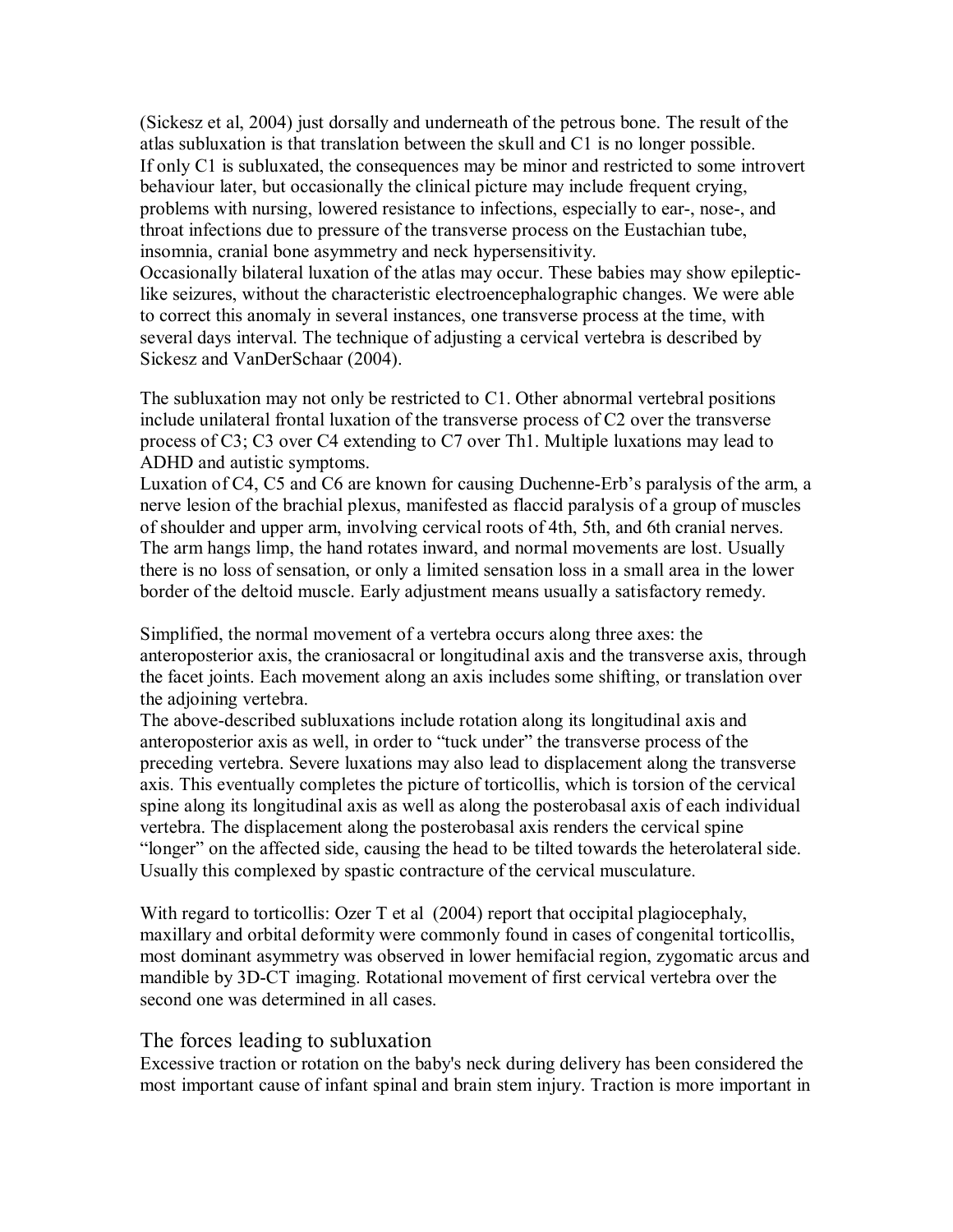breech deliveries and torsion is more significant in vertex deliveries. However, we observed ccervical subluxations after many different abnormal deliveries, such as

- After expression
- Forceps extraction
- Vacuum extraction
- Caesarean section in normal presentation
- Breech delivery
- Facial (vertex) delivery
- Nuchal cord
- Partus praecipitatus

Especially after vacuum extraction the vertebrae become clearly visible because most of the cervical fluid is sucked away by the vacuum pump. Fortunately this is usually rapidly restored. Respiratory depression in the neonate is a cardinal sign of much injury.

# **Treatments**

A commonly recommended treatment for cervical subluxations in neonatal children is chiropractic. Peter N. Fysh (1992), However, this intervention is reserved to well trained, experienced chiropractors.

Treatments for torticollis vary from massage and stretching only, to surgical interventions, sometimes at an early age.

According to Luther (2002). a regimen of stretching exercises is the most common form of treatment with positive outcomes for over 90% of the identified cases. Rarely children require surgical intervention to release the tightened muscle. Botox injections to relax the tight muscle are a new form of treatment being used by some practitioners.

P.Fysch (1992): Young children with torticollis should undergo a treatment regimen of passive stretching exercises This protocol is reported to be almost always successful if started before the age of one year. If cervical subluxation is involved, then gentle cervical traction should be followed by an appropriate specific spinal adjusting technique. Sometimes a brace is recommended. H. Sakamoto (1992)

Burstein (2004) reports of endoscopic repair of congenital torticollis.

# The suspension manoeuvre

Our preferred adjustment, which is very effective in most instances, is to lift the baby by the head and suspend her/him for about three seconds. Each hand is placed on the lateral aspect of the head. Ideally, this should be accomplished immediately after delivery, but even up to six months of age the intervention is tolerated without any problem. The forces exerted by this procedure on a newborn of 2.5 kg are only a fraction of those applied with vacuum or forceps extraction. The average pulling force for vacuum delivery is 10 kg (75gm/cm2). Forceps delivery may even amount to 1400gm/cm2. The suspension force is sufficient to correct a malposition of the atlas. We never saw a complication in hundreds of cases, on the contrary, the results are often impressive. In case of If a baby is older than 6 months and the child has already started to stand up, the combination of gravity forces and shrunken ligaments, may make it necessary to have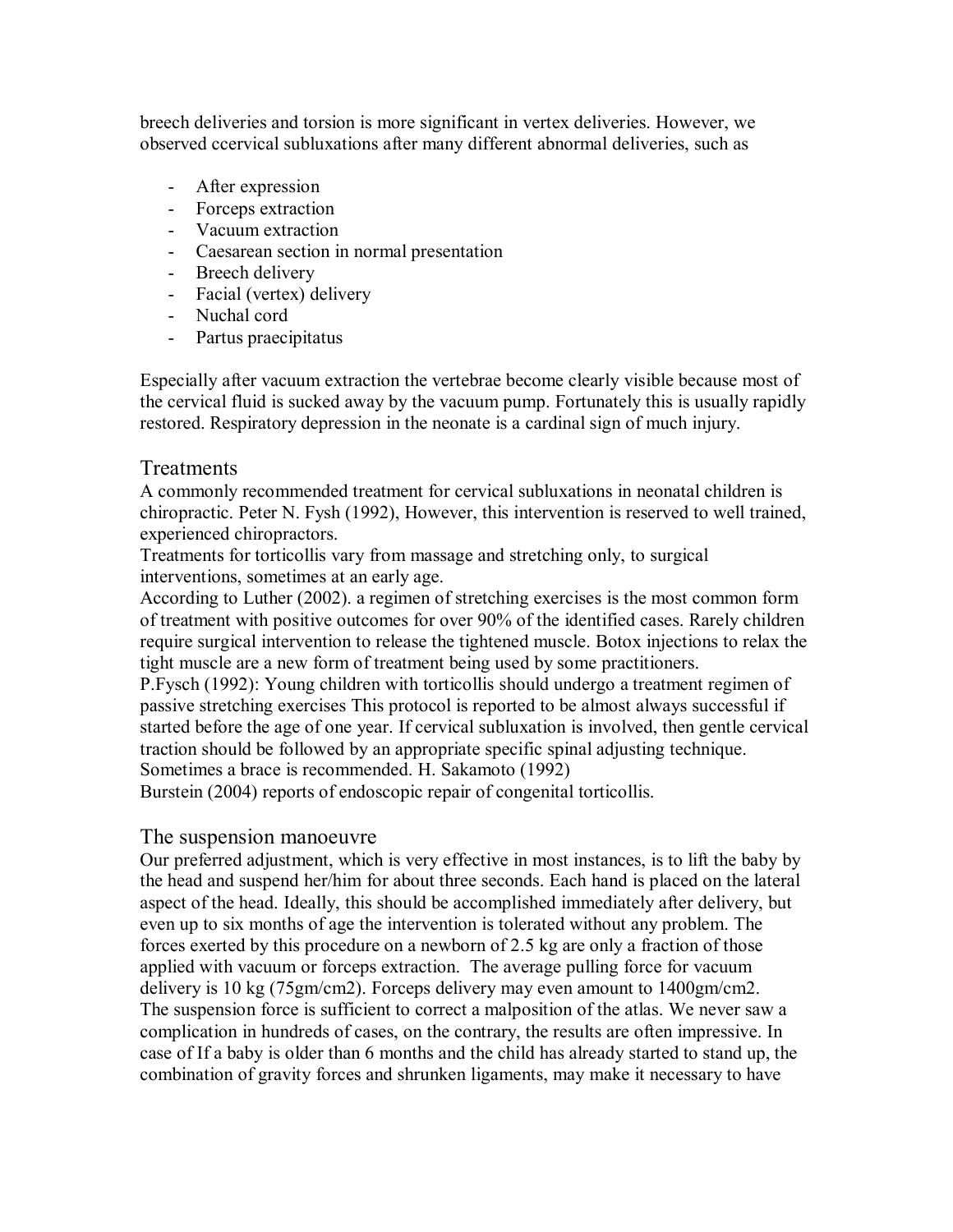thechild lifted at the head by an assistant and to additionally exert some pressure with one's thumb in dorsal direction on the affected transverse process of the atlas.

#### Some examples.

Boy, delivered via vacuum extraction. Parents noticed that after several weeks he still hardly moved his right arm. After adjustment of the atlas by lifting the baby by the head, the baby immediately started to grip the doctor's finger and after that he used his right arm normally.

Boy, crying almost continuously the first months after delivery, much to despair of his mother. After suspension adjustment almost instant relief.

Torticollis can only be partially repaired by the suspension manoeuvre. In these advanced cases it may be necessary to adjust each vertebra individually while an assistant lifts the baby by the head. First, the transverse process of C7 is pushed into dorsal and upward direction, followed by C6, C5 and so fort. Always adjust the most distant vertebra first. Usually only one or two vertebrae may be adjusted at the time, with intervals of at least one week**.**

# **Conclusion**

It becomes more and more accepted that adjustment of the cervical spine in newborn could mean a very useful manoeuvre in the treatment of postnatal problems. However it requires a knowledgeable and well-trained experienced chiropractor to carry out this manipulation, which carries an undeniable risk. Such a specialised chiropractor is not always available on site.

Our opinion, based on more than thirty years experience with hundreds of babies, is that the suspension manoeuvre is a safe and effective method to treat most cases of high neck problems in newborn. Even from a prevention point of view it may be recommended that each baby, immediately after delivery shall be suspended from the head for a few seconds, to correct possible maladjustments. We know of several obstetricians who are already practising this manoeuvre. We never saw a complication resulting from this intervention

We recommend the suspension manoeuvre after each delivery, even when a misalignment is not very obvious. It is simple, safe, has good results and may prevent problems later in life.

# *References*:

Gottlieb MS. 1993. Neglected spinal cord, brain stem and musculoskeletal injuries stemming from birth trauma. J Manipulative Physiol Ther. Oct;16(8):537-43.

Peter N. Fysh, 1992. Upper Cervical Trauma and the Birth Process Dynamic Chiropractic November 6, , 10-23